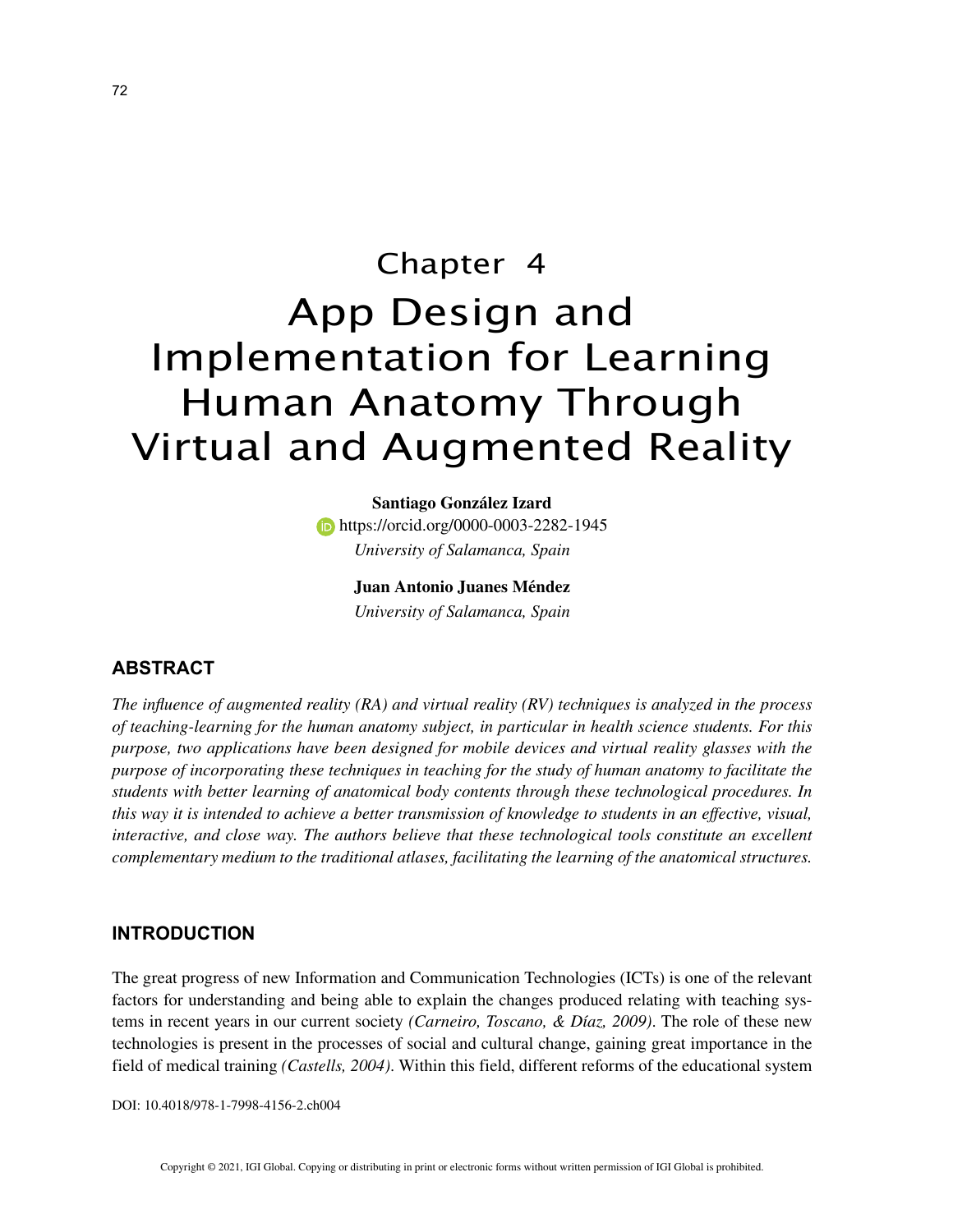#### *App Design and Implementation for Learning Human Anatomy Through Virtual and Augmented Reality*

are beginning to be conceived with respect to the introduction of these new technologies as a means of improving the teaching-learning processes of students and teachers in the area of health sciences *(Junta de Extremadura, 2001)(Litwin, 1998)*. This incorporation of ICT leads to a transformation both in the way in which teachers develop their academic sessions with their students, and in the learning processes of students *(Carneiro et al, 2009)(Juanes 2013)*. These technologies give us the possibility to develop cognitively and sensorially, although it should be noted that these advances sometimes diminish the demands of work and effort of the person who uses them, because they allow us to perform certain actions reducing mental and physical work *(Moreira, 2004) (Marquès Graells, 2005)*. ICTs do not alter the structures of society by themselves, but are integrated into them *(Carneiro et al, 2009)*. New technologies modify the tasks of those who use them, but they do not change roles *(Castells, 2004)*, therefore, a teacher who uses new technologies in his classroom does not cease to be a teacher, but it is true that the way in which he carries out his tasks with his students is modified, assuming a change in his teaching methodology *(Junta de Extremadura, 2001)*. On the other hand, educational centres must prepare the new generations for their future incorporation into the world of work in which they will move, where the use of devices and technological means will undoubtedly play a leading role in their future professional task *(Litwin, 1998)(Carneiro et al, 2009)*. New technologies modify the tasks of the individuals who use them, but they do not change roles. *Castells (2004),* therefore, a teacher who uses new technologies in his classroom does not cease to be a teacher, but it is true that the way in which he carries out his tasks with his students is modified, assuming a change in his teaching methodology *(Junta de Extremadura, 2001)*. On the other hand, educational centres must prepare the new generations for their future incorporation into the world of work in which they will move, where the use of devices and technological means will undoubtedly play a leading role in their future professional task *(Litwin, 1998)(Carneiro et al, 2009).*

It is evident that the progress that the Information and Communication Technologies have suffered in the last years, has impacted on teaching and raised new requirements in the study plans in general and in the teaching processes in particular *(Moreira, 2004) (Coll, 2008)(Briz Ponce et al., 2017)*.

Taking into account the above-mentioned considerations, and considering that the use of technologies in the classroom is a great tool to promote motivation, learning and participation of students, we present two applications, own generation, through two innovative technologies such as Augmented Reality and Virtual Reality.

Augmented Reality allows teaching professionals to introduce into the classroom the visualization of concepts that would be impossible to visualize with any other technique, such as the visualization of the internal functioning of an atom or place on the student's table a brain with all its tracts and even animations representing the result of a brain tractography. On the other hand, Virtual Reality allows the teacher to transport students anywhere, such as the inside of a human skull or even a cell, thanks to its full virtual immersion capability *(González Izard et al., 2017)(González Izard et al., 2018)(González Izard et al., 2020)*. However, the potential of these technologies for medical application goes far beyond their use in teaching. In fact, the authors of this article are already working on a project that aims to bring these technologies to the work of medical professionals, taking advantage of their capacity for better spatial perception and understanding for the visualization of results in the field of radiology *(González Izard et al., 2019)*.